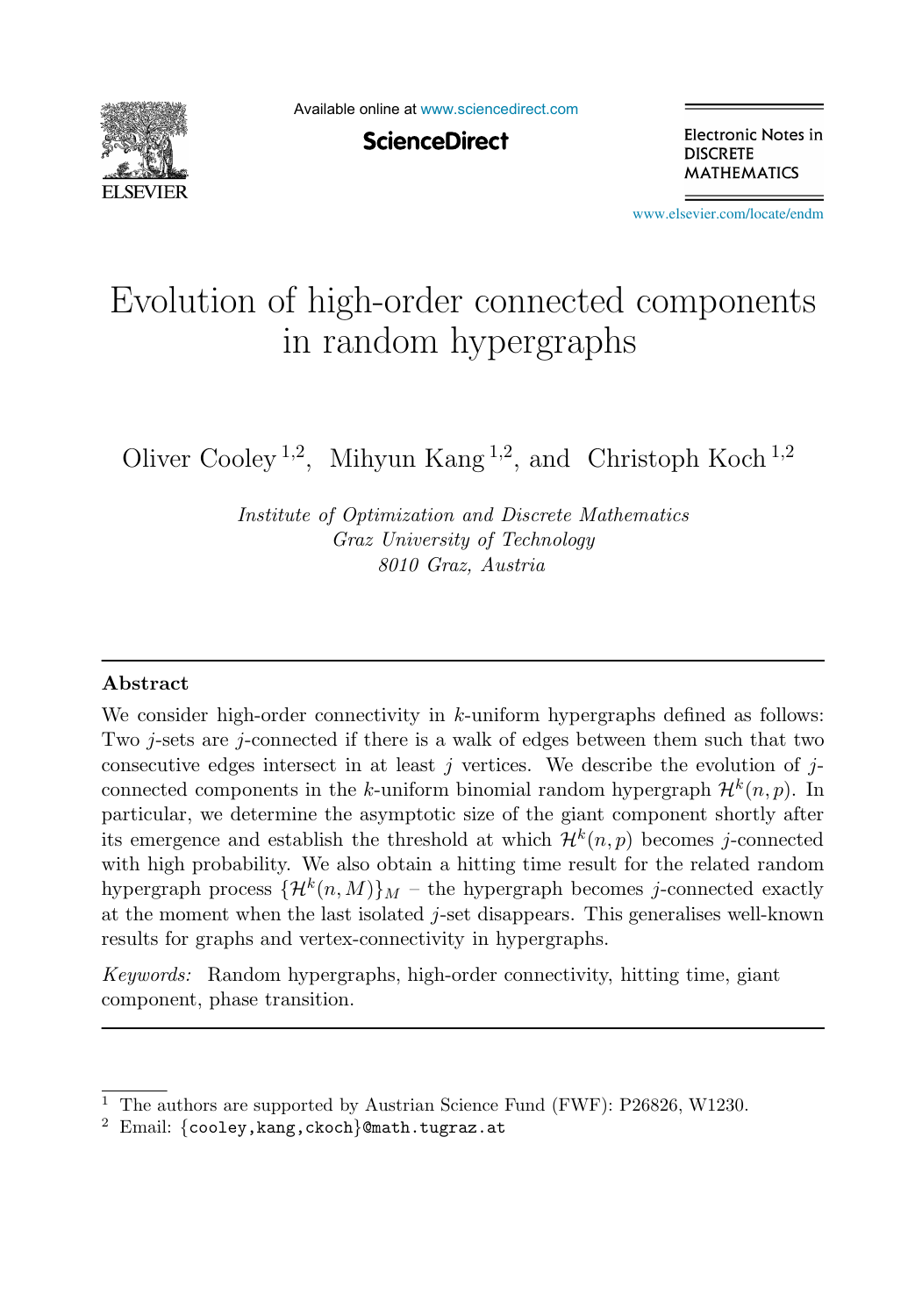## <span id="page-1-0"></span>**1 Evolution of random graphs**

The theory of random graphs was founded in the late 1950s by Erdős and Rényi describing the evolution of the random graph process  $\{G(n, M)\}\$ <sub>M</sub>. The vertex set of this process is  $[n] := \{1, \ldots, n\}$  and initially there are no edges present. In each step of the process, add an edge between a pair of vertices chosen uniformly at random amongst all pairs of vertices that do not already form an edge. In the early stages of this process, all connected components are small and then, within very short time, they merge into a single component of linear size – the *giant component*. This remarkable phenomenon, first proved in [\[8\]](#page-6-0), is known as the *phase transition* of the random graph process  $\{G(n, M)\}_{M}$ .

It is often more convenient to analyse the binomial random graph  $G(n, p)$ : The vertex set is  $[n]$  and every pair of vertices is connected by an edge with probability  $p$  independently. Incorporating various strengthenings the phase transition can be summarised as follows. (All asymptotic statements are with respect to  $n \to \infty$  and by whp we abbreviate "with probability  $\to 1$ ".)

**Theorem 1.1 (Bollobás [\[2\]](#page-5-0); Luczak [\[11\]](#page-6-0))** Let  $\varepsilon = \varepsilon(n) > 0$  be a real function satisfying  $\varepsilon \to 0$  and  $\varepsilon^3 n \to \infty$ .

- (i) If  $p = \frac{1-\varepsilon}{n}$ , then whp all components in  $G(n, p)$  have size  $O(\varepsilon^{-2} \log(\varepsilon^3 n))$ ;
- (ii) If  $p = \frac{1+\varepsilon}{n}$ , then whp the size of the largest component in  $G(n, p)$  is  $(1 \pm o(1))$ <sup>n</sup>/<sub>2</sub>*εn, while all other components have size*  $O(\varepsilon^{-2} \log(\varepsilon^3 n))$ .

As we continue to add edges one by one, more and more components are consumed by the giant component and eventually the graph becomes connected. In fact, Bollobás and Thomason  $|4|$  showed that this happens precisely at the moment when the last isolated vertex disappears – thereby relating a global graph property to its minimal local obstruction. Denote the hitting time of connectivity by  $\tau_c$ , i.e.  $\tau_c$  is the minimal M such that  $G(n, M)$  is connected, and the hitting time for the disappearance of the last isolated vertex by  $\tau_i$ .

**Theorem 1.2 (Bollobás & Thomason [\[4\]](#page-5-0))** Whp  $\tau_c = \tau_i$  for  $\{G(n, M)\}\$ 

## **2 Evolution of random hypergraphs – Main results**

Given an integer  $k \geq 2$  a k-uniform hypergraph H consists of a set V of vertices and a set  $E$  of edges, where each edge contains precisely  $k$  vertices. In particular, 2-uniform hypergraphs are simply graphs. Given an integer  $1 \leq j \leq k-1$  we say that two j-sets (sets of j distinct vertices) J and J' are j-connected if there is a sequence of edges  $e_1, \ldots, e_m$  such that  $J \subset e_1$ ,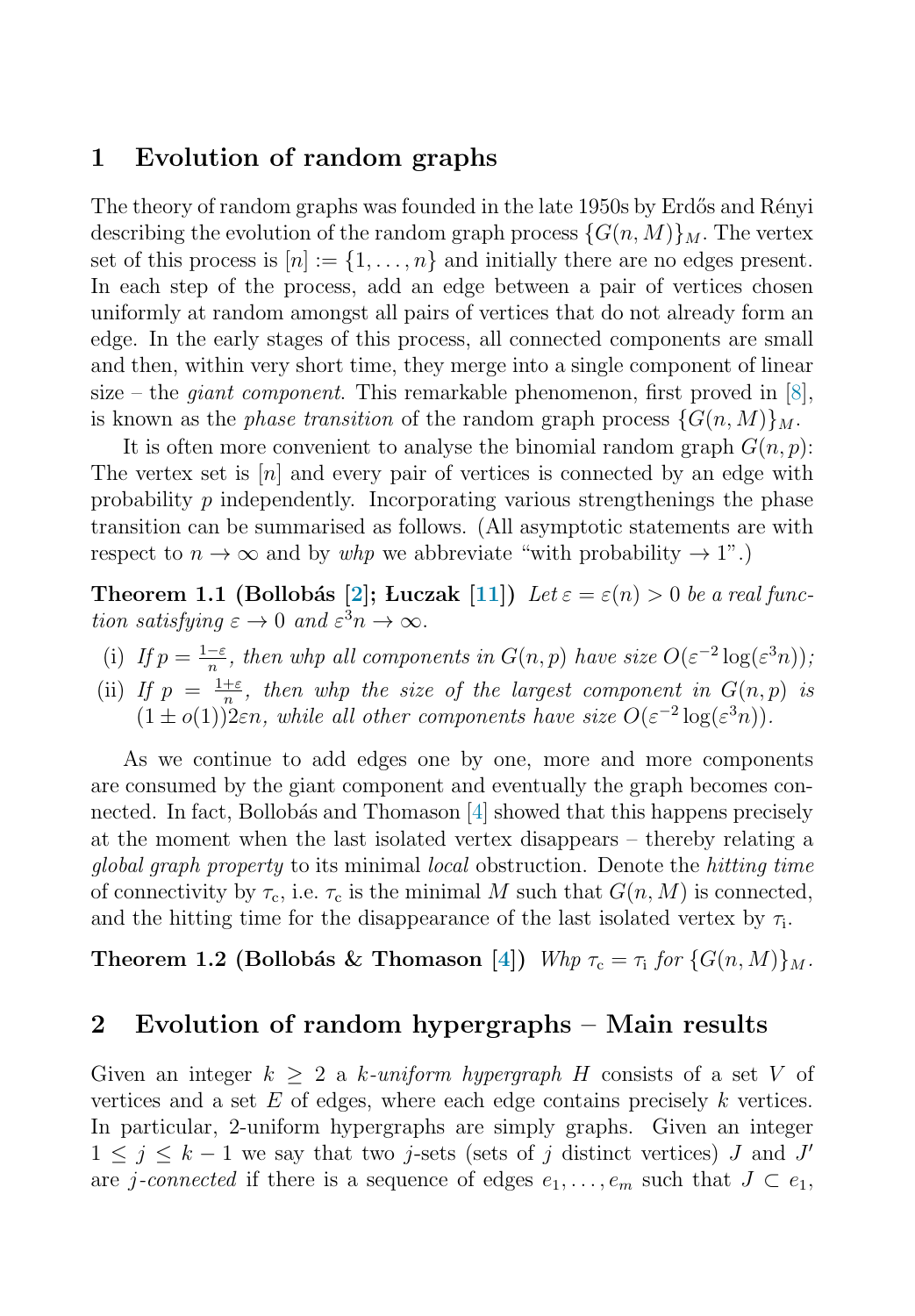<span id="page-2-0"></span> $J' \subset e_m$  and  $|e_i \cap e_{i+1}| \ge j$  for all  $1 \le i \le m-1$ . A j-component is a maximal set of pairwise  $j$ -connected  $j$ -sets. The hypergraph  $H$  is  $j$ -connected if every two j-sets are j-connected. A j-set is called *isolated* if it is not contained in any edge. Note that connectivity in graphs corresponds to the case  $k = 2$  and  $i = 1$ .

We consider the k-uniform random hypergraph process  $\{\mathcal{H}^k(n, M)\}_M$ : The vertex set is [n] and initially there are no edges present. In each step of the process, we add an edge for a  $k$ -set chosen uniformly at random from all  $k$ -sets that do not already form an edge. Instead of analysing this process directly we usually consider the k-uniform binomial random hypergraph  $\mathcal{H}^k(n, p)$  with vertex set  $[n]$ , where every k-set is an edge with probability p independently. In this model there are no dependencies between different edges. It is wellknown that both models are very similar and results can be easily transferred from one to the other using standard techniques (e.g. [\[9\]](#page-6-0)).

For any  $k \geq 2$  the case of vertex-connectivity  $(j = 1)$  is well-studied and results analogous to Theorem [1.1](#page-1-0) were obtained in [\[1,3,](#page-5-0)[10,13\]](#page-6-0). Theorem [1.2](#page-1-0) has also recently been extended for vertex-connectivity in k-uniform hypergraphs [\[12\]](#page-6-0).

However, for high-order connectivity  $(j > 1)$  not much was known until recently. This is due to the fact that vertex-connectivity can usually be studied with tools which are very similar to those used for graphs. By contrast, analysing high-order connectivity is often significantly more sophisticated and thus these methods are usually not sufficient. Recently Cooley, Kang, and Person [\[7\]](#page-6-0) showed that the sharp threshold for the emergence of the giant component in  $\mathcal{H}^k(n,p)$  is

$$
p_{g} := \frac{1}{\left(\binom{k}{j}-1\right)\binom{n}{k-j}}.
$$

We strengthen this result and provide the asymptotic size of the largest  $j$ component in the weakly supercritical regime of the phase transition.

**Theorem 2.1** Let  $k \geq 2$  and  $1 \leq j \leq k-1$  be integers. Let  $\varepsilon = \varepsilon(n) > 0$  be a real function satisfying  $\varepsilon \to 0$ ,  $\varepsilon^3 n^j \to \infty$  and  $\varepsilon^2 n^{1-2\delta} \to \infty$ , for some constant  $\delta > 0$ . Then whp the size of the largest j-component  $\mathcal{L}_1$  in  $\mathcal{H}^k(n,(1+\varepsilon)p_{\rm g})$ satisfies

$$
|\mathcal{L}_1| = (1 \pm o(1)) \frac{2\varepsilon}{\binom{k}{j} - 1} \binom{n}{j},
$$

while all other j-components contain  $o(\varepsilon n^j)$  j-sets.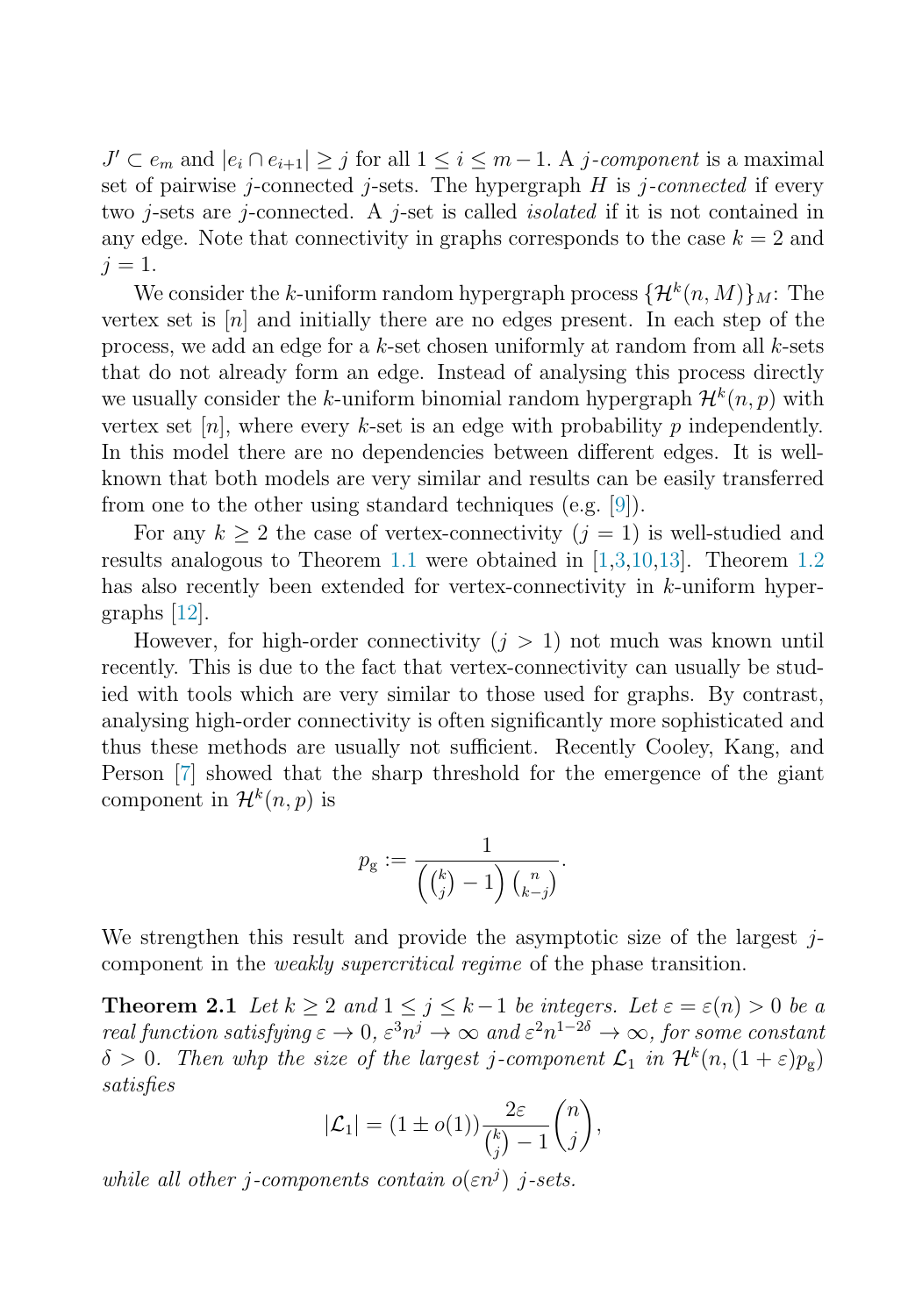<span id="page-3-0"></span>The proof of Theorem [2.1](#page-2-0) fundamentally uses a powerful tool, the smooth boundary lemma, which provides insight into the structure of the unique largest j-component in the supercritical regime. The precise statement of this lemma requires a large amount of additional notation and thus we omit it and refer to [\[5\]](#page-6-0) for the details. Instead we explain the notion of 'smooth sets' on a more intuitive level in Section [3.1.](#page-4-0)

An elegant application of the notion of smoothness arises when studying the threshold for j-connectivity in  $\mathcal{H}^k(n,p)$ . The key idea is that the giant component contains a smooth set of large size.

**Lemma 2.2** Let  $k \geq 2$  and  $1 \leq j \leq k-1$  be integers. Let  $\gamma = \gamma(n) > 0$  be a real function satisfying  $\gamma \to 0$  and  $\gamma^3 n \to \infty$ . Then whp the unique largest j-component  $\mathcal{L}_1$  in  $\mathcal{H}^k(n,(1+\gamma)p_{\mathbf{g}})$  contains a subset  $S \subset \mathcal{L}_1$  of at least  $\gamma^3 n^j$ j-sets with the following property for all integers  $0 \leq \ell \leq j$ :

Every 
$$
\ell
$$
-set  $L \subset [n]$  is contained in  $(1 \pm o(1)) \frac{|S|}{\binom{n}{j}} \binom{n}{j-\ell}$  j-sets of S.

Based on Lemma 2.2 we provide an elementary proof showing that the hypergraph process  $\{\mathcal{H}^k(n, M)\}\$ <sub>M</sub> becomes *j*-connected exactly at the moment when the last isolated j-set disappears. Let  $\tau_c = \tau_c(k, j)$  be the hitting time for j-connectivity in the random hypergraph process  $\{\mathcal{H}^k(n, M)\}_M$  and let  $\tau_i = \tau_i(k, j)$  denote the time-step of  $\{\mathcal{H}^k(n, M)\}\$ <sub>M</sub> in which the last isolated j-set disappears.

**Theorem 2.3** Let  $k \geq 3$  and  $1 \leq j \leq k-1$  be integers. Then whp  $\tau_c = \tau_i$  for  $\{\mathcal{H}^k(n,M)\}_M$ .

It follows that, in the binomial random hypergraph  $\mathcal{H}^k(n, p)$ , the properties of being  $j$ -connected and having no isolated  $j$ -sets share the common sharp threshold

$$
p_{\rm c} := \frac{j \log n}{\binom{n}{k-j}}.
$$

In fact we obtain a slightly stronger result.

**Theorem 2.4** Let  $k \geq 3$  and  $1 \leq j \leq k-1$  be integers. Let  $\omega = \omega(n) > 0$  be a real function satisfying  $\omega \to \infty$  and  $\omega = o(\log n)$ .

- If  $p = \frac{j \log n \omega}{\binom{n}{k-j}}$ , then whp  $\mathcal{H}^k(n, p)$  contains isolated j-sets (and is therefore not j-connected);
- If  $p = \frac{j \log n + \omega}{\binom{n}{k-j}}$ , then whp  $\mathcal{H}^k(n, p)$  is j-connected (and therefore contains no isolated j-sets).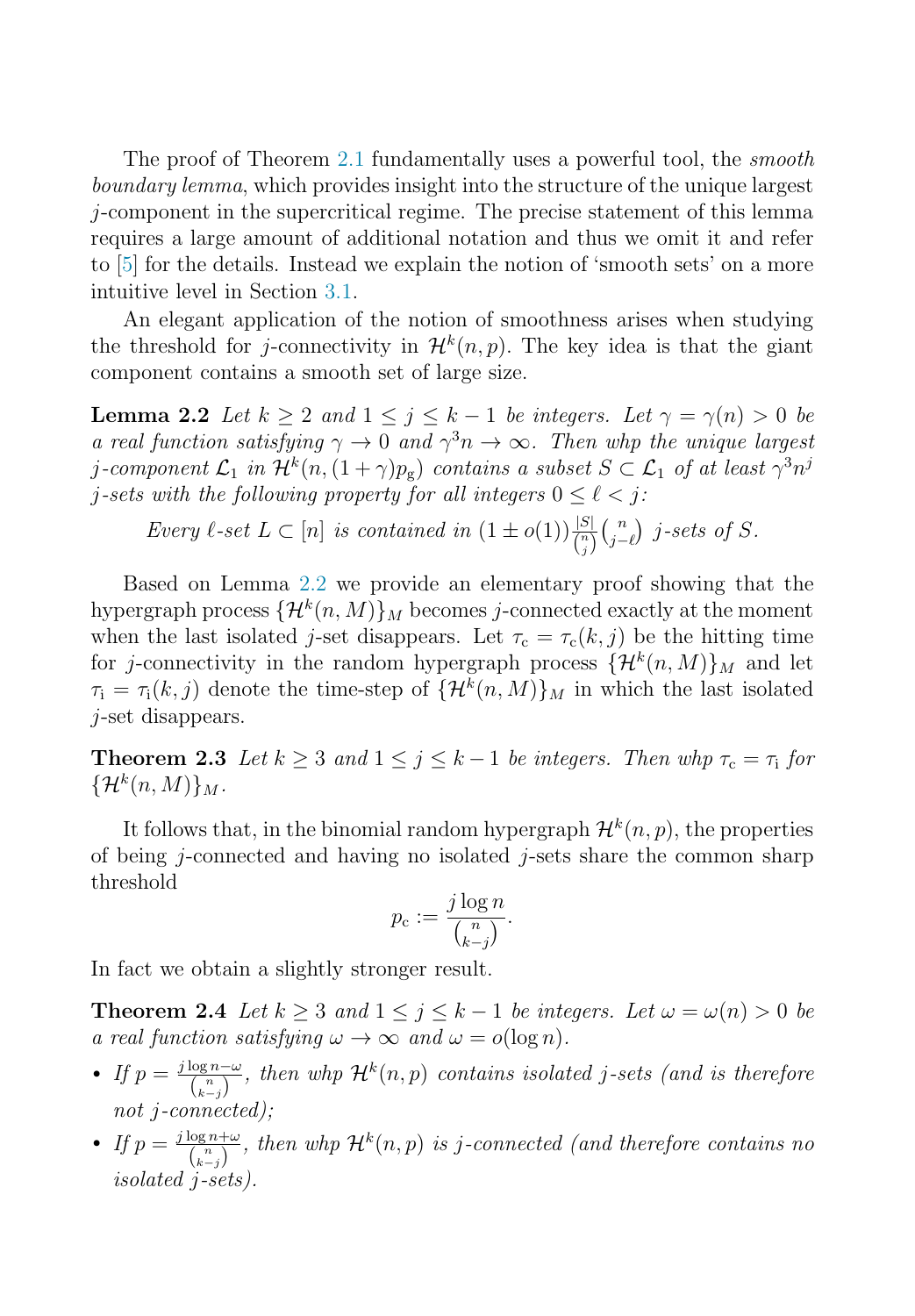# <span id="page-4-0"></span>**3 Proof outlines**

#### 3.1 Smooth sets in large components

The intuition behind the smooth boundary lemma is the following: For an arbitrary  $i$ -set  $J$ , we explore its component via a breadth-first search process, i.e. generation by generation. If the component of  $J$  happens to be large, the sizes of the generations have a tendency to grow and thus most generations should have a 'reasonable' size already early on in the process. However, once the generations are not too small, random fluctuations should start to even themselves out over time. Thus generations should begin to look 'smooth' in the sense that any set  $L \subset [n]$  of at most  $j-1$  vertices is contained in approximately the 'right' number of j-sets of any smooth generation. Usually we will only run the exploration process for as long as necessary, resulting in a partial component. If so, the last generation that is discovered before the process was stopped is called the boundary and will be of special interest in the proof of Theorem [2.1,](#page-2-0) since it contains all the  $j$ -sets that are still *active*. This will be discussed further in Section 3.2.

In other scenarios, the boundary does not play such a crucial role or may not be large enough on its own, in which case we may consider the smooth set given by the union of all smooth generations in the partial component. It turns out that this union contains almost all j-sets of the partial component. As an immediate consequence we obtain Lemma [2.2.](#page-3-0) The details can be found in [\[5,6\]](#page-6-0).

### 3.2 Emergence of the giant component

First we study the number of *j*-sets in 'large' components. For a given *j*-set we explore its component via a breadth-first search process and approximate this process by a supercritical branching process. In order to control the second moment we have to study two exploration processes and make sure that one of them being large does not increase the probability of the other becoming large too much. We first run one exploration process, stop it as soon as we know that whp it will grow large, and then consider a subprocess of the second exploration process in which no  $k$ -sets containing a j-set from the first (partial) component is present. The smooth boundary lemma ensures that the resulting process is still close to a (sufficiently) supercritical branching process. Therefore the number of  $j$ -sets in large components is concentrated around its expectation and Theorem [2.1](#page-2-0) follows by a sprinkling argument. The details can be found in [\[5\]](#page-6-0).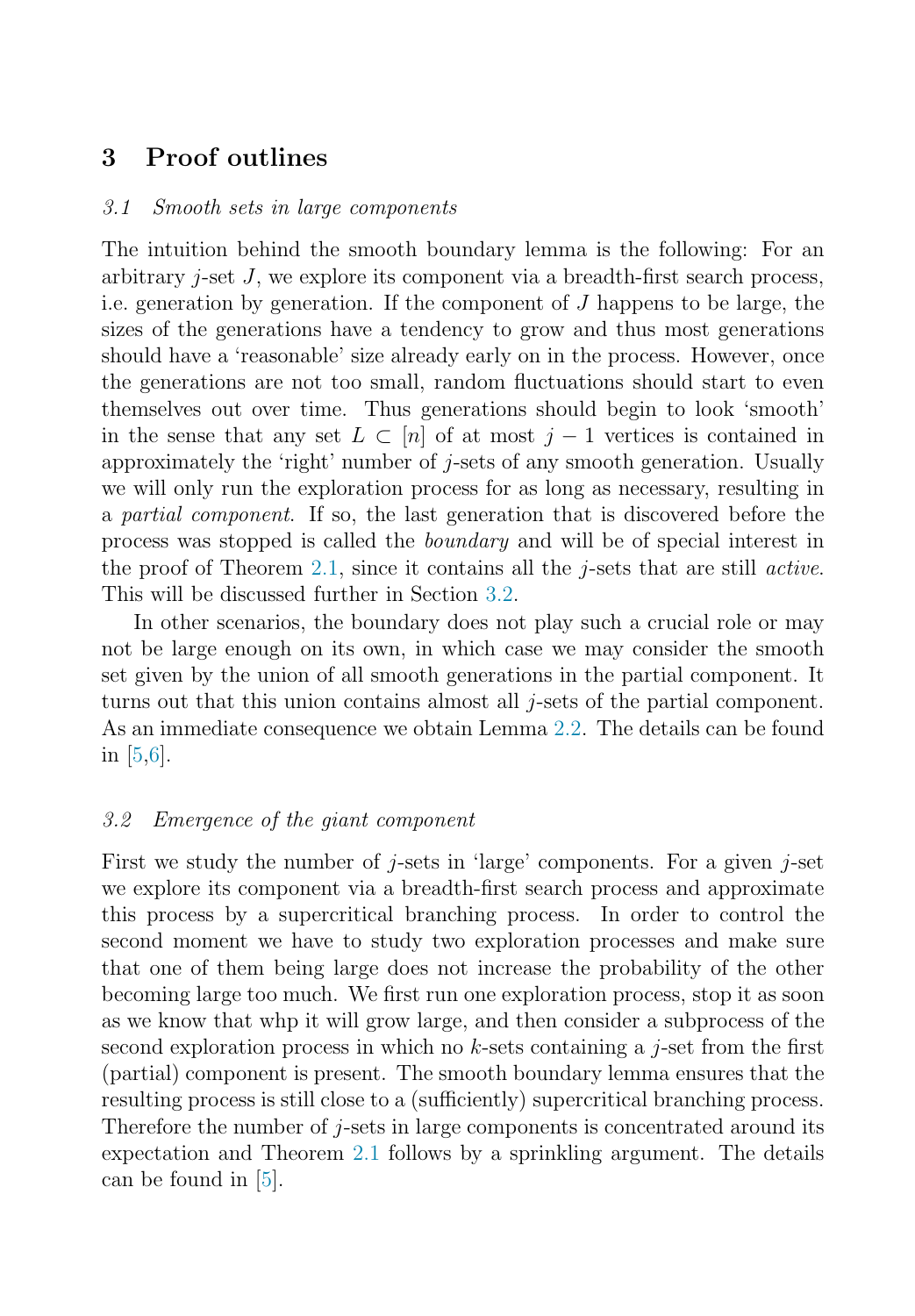#### <span id="page-5-0"></span>3.3 Hitting times and connectivity threshold

It is convenient to split the proof of Theorem [2.3](#page-3-0) into two parts: First we analyse the structure of the binomial random hypergraph  $\mathcal{H}^k(n, p)$  in the regime where the expected number of isolated  $j$ -sets begins to vanish. In particular, we show that whp in this regime the random hypergraph consists only of one non-trivial component and isolated  $j$ -sets. Then we transfer this structure to the corresponding time-range in the random hypergraph process  $\{\mathcal{H}^k(n, M)\}_M$ by classical contiguity results.

For integer-valued random variables  $X_1, X_2, \ldots$  and Y, we say  $X_n$  converges in distribution to Y, denoted by  $X_n \xrightarrow{d} Y$ , if we have  $\mathbb{P}(X_n = i) \to$  $\mathbb{P}(Y = i)$  for every integer i. We apply the Chen-Stein method for Poissonapproximation to the number  $D_s$  of j-sets of degree  $s \geq 0$  (i.e. j-sets that are contained in precisely s edges).

**Theorem 3.1** Suppose  $p = \frac{j \log n + s \log \log n + c_n}{\binom{n}{k-j}}$  for some real function  $c_n$  satisfying  $c_n = o(\log n)$ . Then we have, for any integer  $s \geq 0$ ,

(i) 
$$
D_s = 0
$$
 whp   
\n(ii)  $D_s \xrightarrow{d} \text{Po} \left( \frac{j^s e^{-c}}{j! s!} \right)$  if  $c_n \to c \in \mathbb{R}$ ;  
\n(iii)  $D_s \to \infty$  whp   
\nif  $c_n \to -\infty$ .

Theorem [2.4](#page-3-0) is an immediate corollary of Theorem [2.3](#page-3-0) and Theorem 3.1. The details can be found in [\[6\]](#page-6-0).

## **References**

- [1] Behrisch, M., A. Coga-Oghlan, and M. Kang, The order of the giant component of random hypergraphs, Random Structures & Algorithms **36** (2010) 149–184.
- [2] Bollob´as, B., The evolution of random graphs, Trans. Amer. Math. Soc. **286** (1984) 257–274.
- [3] Bollobás, B. and O. Riordan, Asymptotic normality of the size of the giant component in a random hypergraph, Random Structures & Algorithms **41** (2012) 441–450.
- [4] Bollobás, B. and A. Thomason, Random graphs of small order, in "Random graphs '83 (Pozna´n, 1983)", North-Holland Math. Stud. **118** (1985) 47–97 (North-Holland, Amsterdam, 1985).